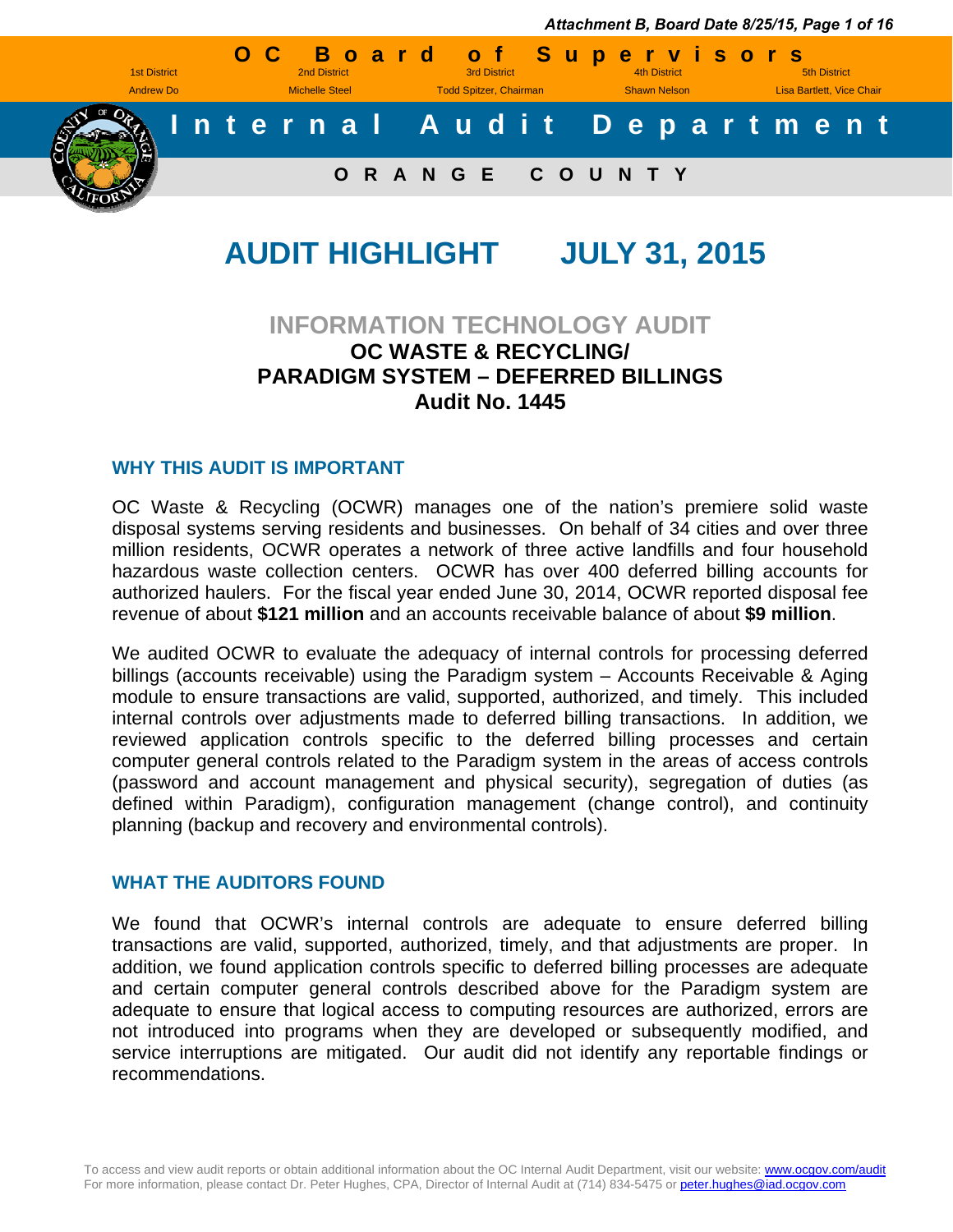*Attachment B, Board Date 8/25/15, Page 2 of 16*

# **Information Technology Audit: OC WASTE & RECYCLING/ PARADIGM SYSTEM – DEFERRED BILLINGS**

As of December 31, 2014

#### **\$121M OF DISPOSAL FEE REVENUE FOR FISCAL YEAR ENDED JUNE 2014**

**OC Waste & Recycling (OCWR) manages one of the nation's premiere solid waste disposal systems serving residents and businesses. On behalf of 34 cities and over three million residents, OCWR operates a network of three active landfills and four household hazardous waste collection centers. OCWR has over 400 deferred billing accounts for authorized haulers. For the fiscal year ended June 30, 2014, OCWR reported disposal fee revenue of about \$121 million and an accounts receivable balance of about \$9 million.** 

**We audited OCWR to evaluate the adequacy of internal controls for processing deferred billings (accounts receivable) using the Paradigm system – Accounts Receivable & Aging module to ensure transactions are valid, supported, authorized, and timely. This included internal controls over adjustments made to deferred billing transactions. In addition, we reviewed application controls specific to the deferred billing processes and certain computer general controls related to the Paradigm system in the areas of access controls (password and account management and physical security), segregation of duties (as defined within Paradigm), configuration management (change control), and continuity planning (backup and recovery and environmental controls).** 

**We found that OCWR's internal controls are adequate to ensure deferred billing transactions are valid, supported, authorized, timely, and that adjustments are proper. In addition, we found application controls specific to deferred billing processes are adequate and certain computer general controls described above for the Paradigm system are adequate to ensure that logical access to computing resources are authorized, errors are not introduced into programs when they are developed or subsequently modified, and service interruptions are mitigated. Our audit did not identify any reportable findings or recommendations.** 

### AUDIT NO: 1445 REPORT DATE: JULY 31, 2015

 **Director:** Dr. Peter Hughes, MBA, CPA, CIA, CITP Senior Audit Manager: Autumn McKinney, CPA, CIA, CISA IT Audit Manager: Wilson Crider, CPA, CISA

#### **RISK BASED AUDITING**

**GAO & IIA Peer Review Compliant – 2001, 2004, 2007, 2010, 2013** 



 **American Institute of Certified Public Accountants Award to Dr. Peter Hughes as 2010 Outstanding CPA of the Year for Local Government** 

**GRC (Government, Risk & Compliance) Group 2010 Award to IAD as MVP in Risk Management** 



**2009 Association of Certified Fraud Examiners' Hubbard Award to Dr. Peter Hughes for the Most Outstanding Article of the Year – Ethics Pays** 

**2008 Association of Local Government Auditors' Bronze Website Award** 

**2005 Institute of Internal Auditors' Award to IAD for Recognition of Commitment to Professional Excellence, Quality, and Outreach**

 1st District – Andrew Do 2nd District – Michelle Steel 3rd District – Todd Spitzer, Chairman 4th District – Shawn Nelson 5th District – Lisa Bartlett, Vice Chair Shawn Nelson S **OC Boar d of Supervisors**  $\overline{\phantom{a}}$ Ó District S > L, Chairman  $\bullet$  $\overline{\mathbf{o}}$ Spitzer,  $\Rightarrow$ <u>ທ</u>  $-$  Todd  $\bullet$ District ರ  $\sim$  $\boldsymbol{\sigma}$ Steel  $\bullet$ District - Michelle m  $\overline{c}$ 

Internal Audit Department

**ORANGE COUNTY 6 t h Lar**

Ш 'n  $\ddot{\mathbf{c}}$ 

 $\boldsymbol{\sigma}$ 

 $\overline{z}$ 

⋖

 $\alpha$ 

O

**g**

**est Count**

Б

 $\bullet$  $\overline{C}$ 

**y in the USA**

z

 $\mathbf O$ 

 $\mathbf C$ 

อี<br>ด

 $\overline{O}$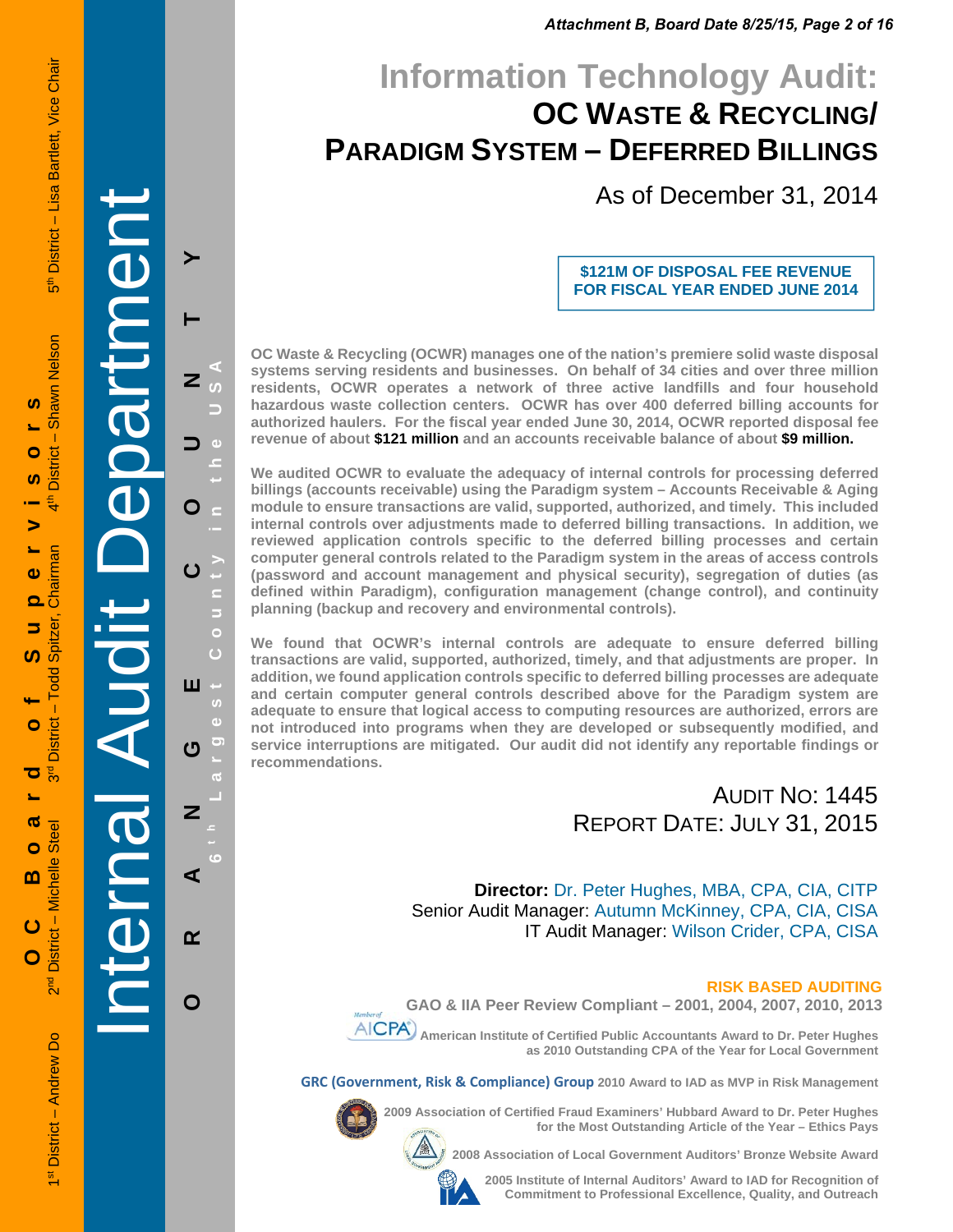**Independence****Objectivity****Integrity**

# **Internal Audit Department**

### *GAO & IIA Peer Review Compliant - 2001, 2004, 2007, 2010, 2013*

*Providing Facts and Perspectives Countywide* 

#### **RISK BASED AUDITING**

| <b>Dr. Peter Hughes</b><br>Director | Ph.D., MBA, CPA, CCEP, CITP, CIA, CFE, CFF, CGMA<br>Certified Compliance & Ethics Professional (CCEP) |
|-------------------------------------|-------------------------------------------------------------------------------------------------------|
|                                     | Certified Information Technology Professional (CITP)                                                  |
|                                     | Certified Internal Auditor (CIA)                                                                      |
|                                     | Certified Fraud Examiner (CFE)                                                                        |
|                                     | Certified in Financial Forensics (CFF)                                                                |
|                                     | Chartered Global Management Accountant (CGMA)                                                         |
| E-mail:                             | peter.hughes@iad.ocgov.com                                                                            |

**Michael Goodwin CPA, CIA** Assistant Director/ Senior Audit Manager

**Alan Marcum MBA, CPA, CIA, CFE** Senior Audit Manager

**Autumn McKinney CPA, CIA, CISA, CGFM** Senior Audit Manager Certified Information Systems Auditor (CISA) Certified Government Financial Manager (CGFM)

### **Hall of Finance & Records**

12 Civic Center Plaza, Room 232 Santa Ana, CA 92701

Phone: (714) 834-5475 Fax: (714) 834-2880

To access and view audit reports or obtain additional information about the OC Internal Audit Department, visit our website: www.ocgov.com/audit



 **OC Fraud Hotline (714) 834-3608**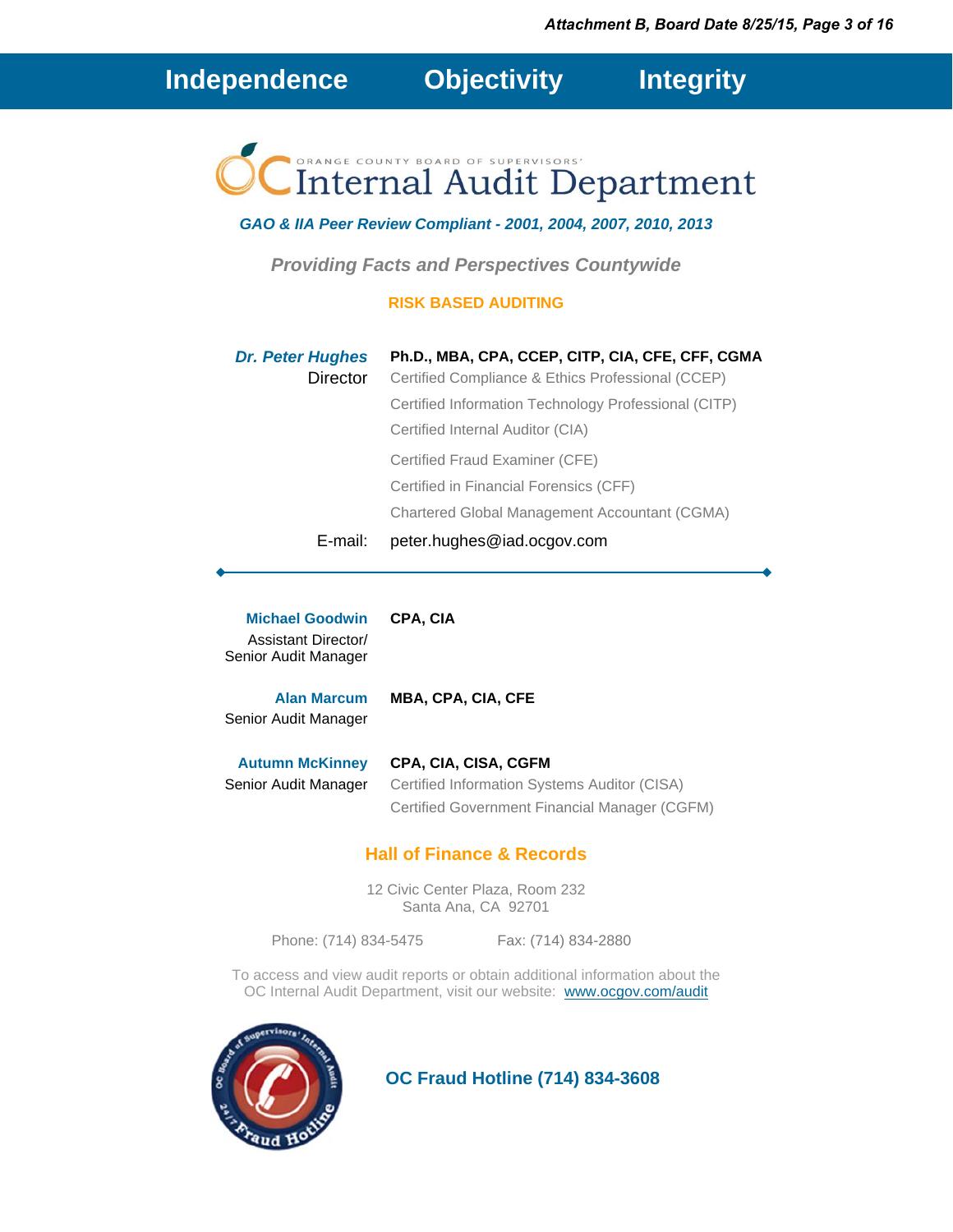### **Letter from Dr. Peter Hughes, CPA**





#### **Transmittal Letter**

| Audit No. 1445 July 31, 2015 |                                                                                           |
|------------------------------|-------------------------------------------------------------------------------------------|
|                              | <b>TO:</b> Dylan Wright, Director<br>OC Waste & Recycling                                 |
|                              | <b>FROM:</b> Dr. Peter Hughes, CPA, Director<br>Internal Audit Department                 |
|                              | <b>SUBJECT:</b> Information Technology Audit:<br>OCWR/Paradigm System - Deferred Billings |

We have completed our information technology audit of the Paradigm system - Deferred Billings as of December 31, 2014. We performed this audit in accordance with our *FY 2014-15 Audit Plan and Risk Assessment* approved by the Audit Oversight Committee and the Board of Supervisors. Our final report is attached for your review.

Each month I submit an **Audit Status Report** to the BOS where I detail any material and significant audit findings released in reports during the prior month and the implementation status of audit recommendations as disclosed by our Follow-Up Audits. Accordingly, the results of this audit will be included in a future status report to the BOS.

Please feel free to call me should you wish to discuss any aspect of our audit report. Additionally, we will request your department complete a **Customer Survey** of Audit Services. You will receive the survey shortly after the distribution of our final report.

#### **ATTACHMENTS**

Other recipients of this report are listed on the **OC Internal Auditor's Report** on page 4.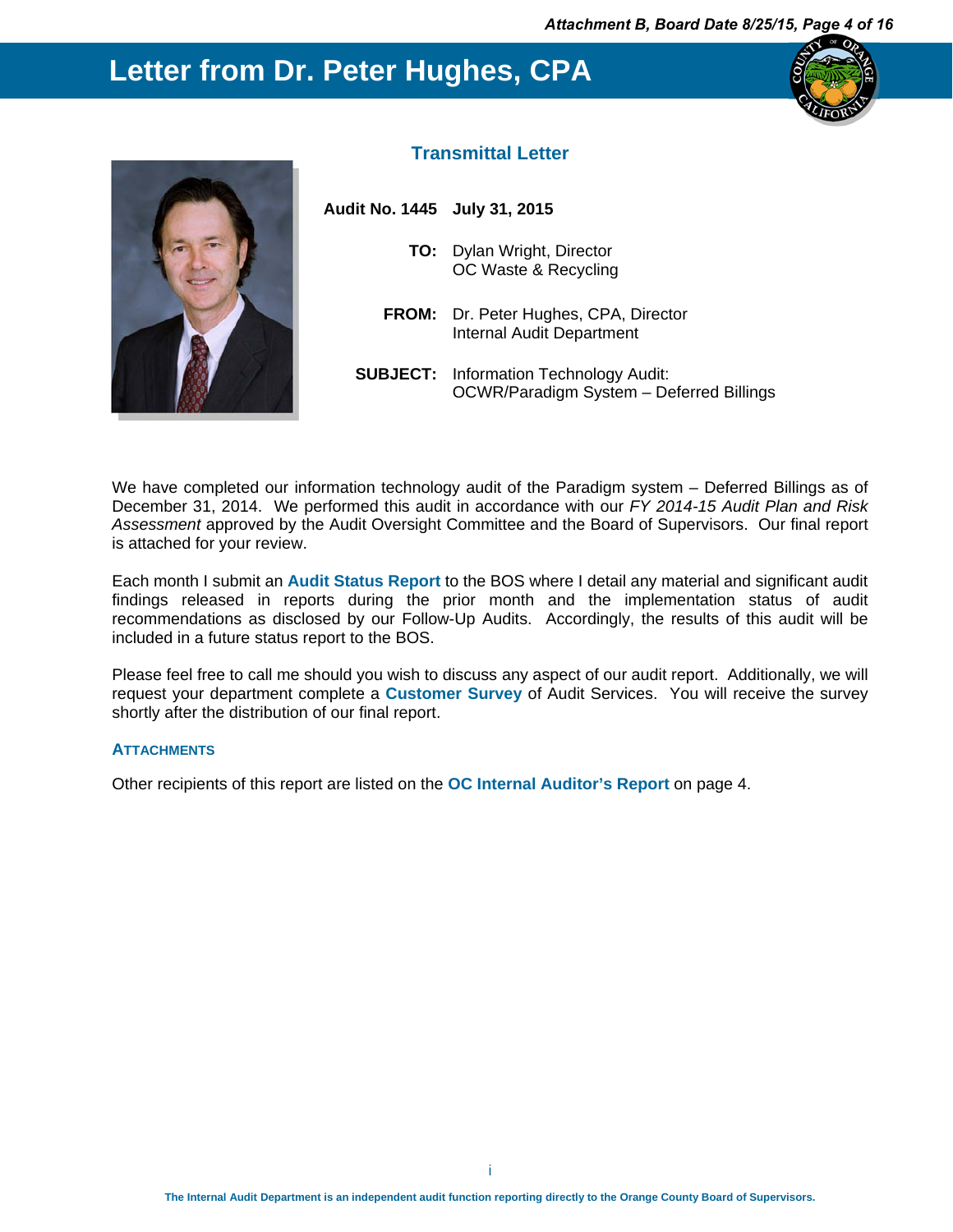# **Table of Contents**



#### **Information Technology Audit: OC Waste & Recycling/Paradigm System – Deferred Billings Audit No. 1445**

**As of December 31, 2014**

| <b>Transmittal Letter</b>                                            |              |
|----------------------------------------------------------------------|--------------|
| <b>OC Internal Auditor's Report</b>                                  |              |
| <b>OBJECTIVES</b>                                                    | 1            |
| <b>RESULTS</b>                                                       | 1            |
| <b>BACKGROUND</b>                                                    | $\mathbf{2}$ |
| <b>SCOPE</b>                                                         | 3            |
| Detailed Results, Findings, Recommendations and Management Responses | 5            |
| <b>ATTACHMENT A: Report Item Classifications</b>                     | 11           |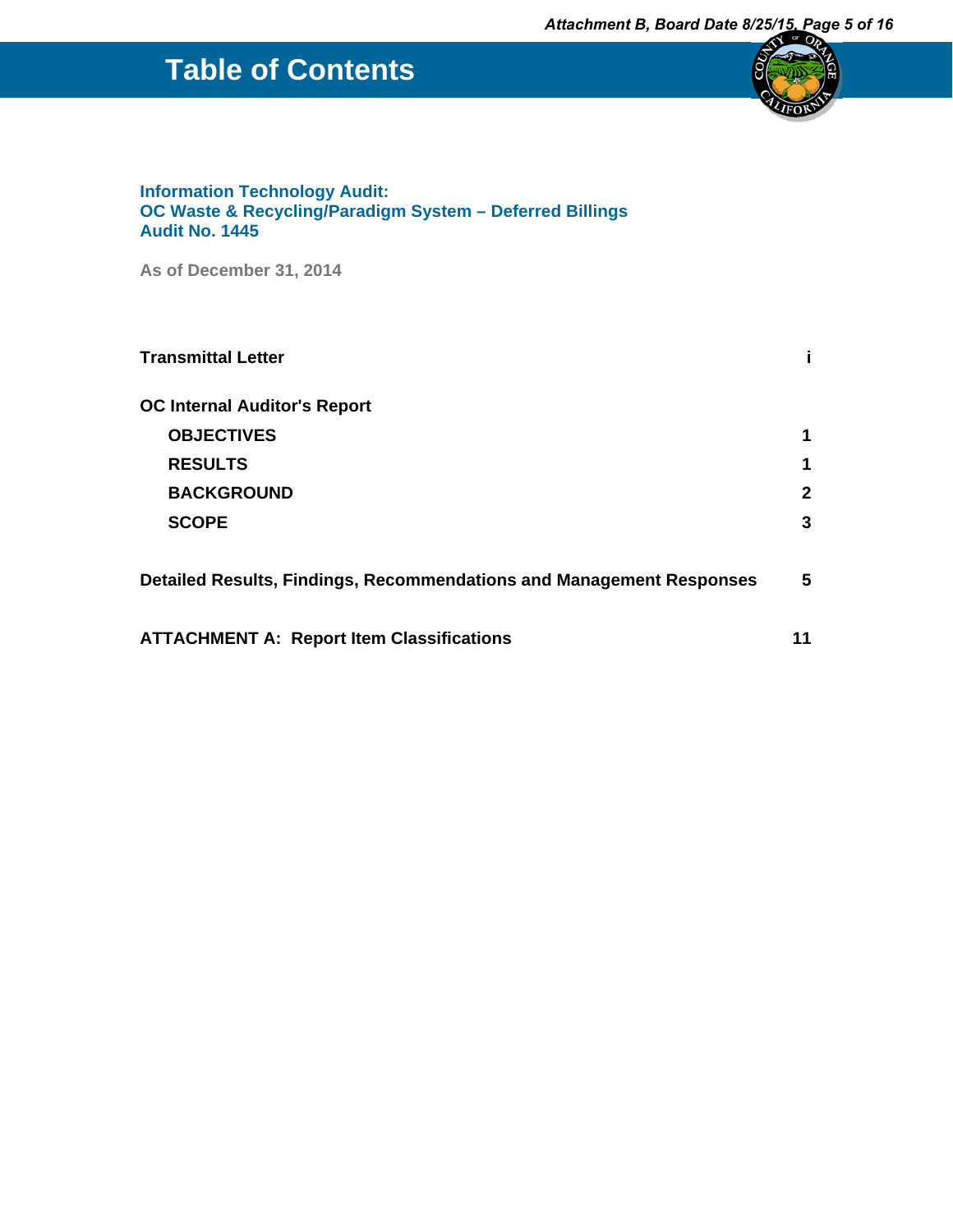

#### **Audit No. 1445 July 31, 2015**

#### **Audit Highlight**

OC Waste & Recycling (OCWR) manages one of the nation's premiere solid waste disposal systems serving residents and businesses. On behalf of 34 cities and over three million residents, OCWR operates a network of three active landfills and four household hazardous waste collection centers. OCWR has over 400 deferred billing accounts for authorized haulers. For the fiscal year ended June 30, 2014, OCWR reported disposal fee revenue of about \$121 million and an accounts receivable balance of about \$9 million.

We found that OCWR's internal controls are adequate to ensure deferred billing transactions are valid, supported, authorized, timely, and that adjustments are proper. In addition, we found application controls specific to deferred billing processes are adequate and certain computer general controls for the Paradigm system are adequate to ensure that logical access to computing resources are authorized, errors are not introduced into programs when they are developed or subsequently modified, and service interruptions are mitigated. Our audit did not identify any reportable findings or recommendations.

| TO: | Dylan Wright, Director |
|-----|------------------------|
|     | OC Waste & Recycling   |

FROM: Dr. Peter Hughes, CPA, Director Internal Audit Department

Stee Hughes

SUBJECT: Information Technology Audit: OC Waste & Recycling/Paradigm System – Deferred Billings

#### **OBJECTIVES**

We have performed an audit of OC Waste & Recycling (OCWR) to evaluate the adequacy of internal controls for processing deferred billing transactions (accounts receivable) using the Paradigm system to ensure transactions are valid, supported, authorized, and timely as of December 31, 2014. Our audit objectives were:

- 1. Evaluate the adequacy of internal controls for the deferred billing processes using the Paradigm system (Accounts Receivable & Aging module) and related manual procedures.
- 2. Evaluate the adequacy of internal controls over adjustments to the deferred billing transactions.
- 3. Evaluate the adequacy of application controls specific to the deferred billing processes and certain computer general controls for the Paradigm system in the areas of access controls (password and account management and physical security), segregation of duties (as defined within Paradigm), configuration management (change control), and continuity planning (backup and recovery and environmental controls).

In addition, while performing the audit we may identify internal control weaknesses for which we will identify suggestions for improvement.

#### **RESULTS**

**Objective #1:** OCWR has adequate internal controls for the deferred billing processes to ensure that transactions are valid, supported, authorized, and timely. No reportable findings or recommendations were identified.

**Objective #2:** OCWR has adequate internal controls for adjustments to the deferred billing transactions to ensure that the adjustments are valid, supported, and authorized. No reportable findings or recommendations were identified.

**Objective #3:** OCWR has adequate application controls specific to the deferred billing processes and certain computer general controls for the Paradigm system to ensure that logical access to computing resources are authorized, errors are not introduced into programs when they are developed or subsequently modified, and service interruptions are mitigated. No reportable findings or recommendations were identified.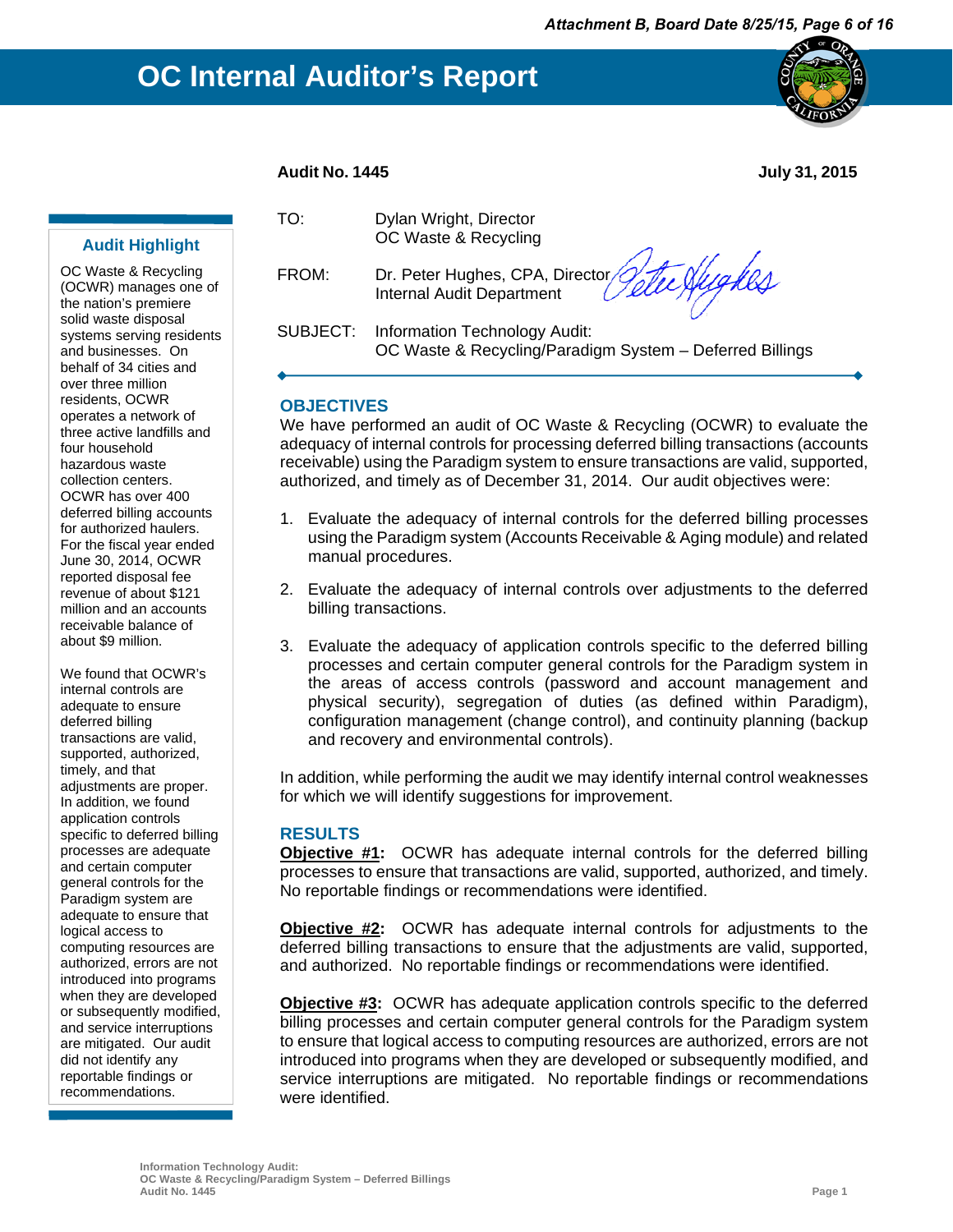

The following *Summary of Findings and Recommendations* shows our finding and recommendation for this audit. See further discussion in the *Detailed Findings, Recommendations and Management Responses* section of this report. See *Attachment A* for a description of Report Item Classifications.

| <b>Finding</b><br>No. | <b>Finding</b><br><b>Classification -</b><br>See Attachment A | <b>Finding Description</b> | <b>Recommendation</b> | <b>Agreement by</b><br><b>Management?</b> | Page<br>No. in<br><b>Audit</b><br><b>Report</b> |
|-----------------------|---------------------------------------------------------------|----------------------------|-----------------------|-------------------------------------------|-------------------------------------------------|
|                       |                                                               | No reportable findings.    |                       |                                           |                                                 |

#### **BACKGROUND**

OC Waster & Recycling's (OCWR) mission is "To provide waste management services, protect the environment, and promote recycling in order to ensure a safe and healthy community for current and future generations."

OCWR manages one of the nation's premiere solid waste disposal systems serving residents and businesses. On behalf of 34 cities and over three million residents, OC Waste & Recycling operates a network of three active landfills and four household hazardous waste collection centers.

OCWR consists of approximately 300 employees divided into two organizational units:

- Business Services includes Accounting, Management Services, Budget & Landfill, Information Systems, and Waste Disposal Contracts & Recycling Programs.
- Waste Management Operations includes North Region Operations, Central Region Operations, South Region Operations, Environmental Services, and Capital Improvement Project Planning & Management.

OCWR's landfills accept waste disposals from haulers who pay fees by cash/check at the gate (public and other entities without a customer account) and "deferred billing" haulers with established customer accounts. As of June 30, 2014, the County has entered into waste disposal agreements (WDA) with 34 cities, four (4) sanitary districts, one (1) joint powers authority, and five (5) facility operators. These agreements cover approximately 96% of all solid waste generated in the County; obligate the cities/entities and their haulers (commercial and residential) to deliver all controllable waste to landfills operated by OCWR; and allow for reduced disposal rates. As an additional source of revenue after the County's bankruptcy, the County has three contracts allowing the disposal or importation of outof-County waste.

To account for the landfill activity, OCWR utilizes the Paradigm software suite of products including: CompuWeigh (data maintenance), Accounts Receivable & Aging module (deferred billings), WeighStation (transaction processing at the landfill sites) and Disposal Reporting (State reporting system).

OCWR has over 400 deferred billing customer accounts. The deferred billing or accounts receivable processes consist of the following key transactions in the Paradigm system:

- Initial set-up of a customer account.
- Process and record security deposits for customers.
- Process transactions at landfill sites disposal fee transactions for customers paying with cash/check, no charge transactions, and charges to customers with accounts (deferred billings).
- Reconcile Paradigm activity between the WeighStation and Accounts Receivable modules.
- Process monthly billings and generate invoices (closed at end of month and due in 30 days).
- Record payments on customer accounts.
- Process billing adjustments (late fees and errors/corrections).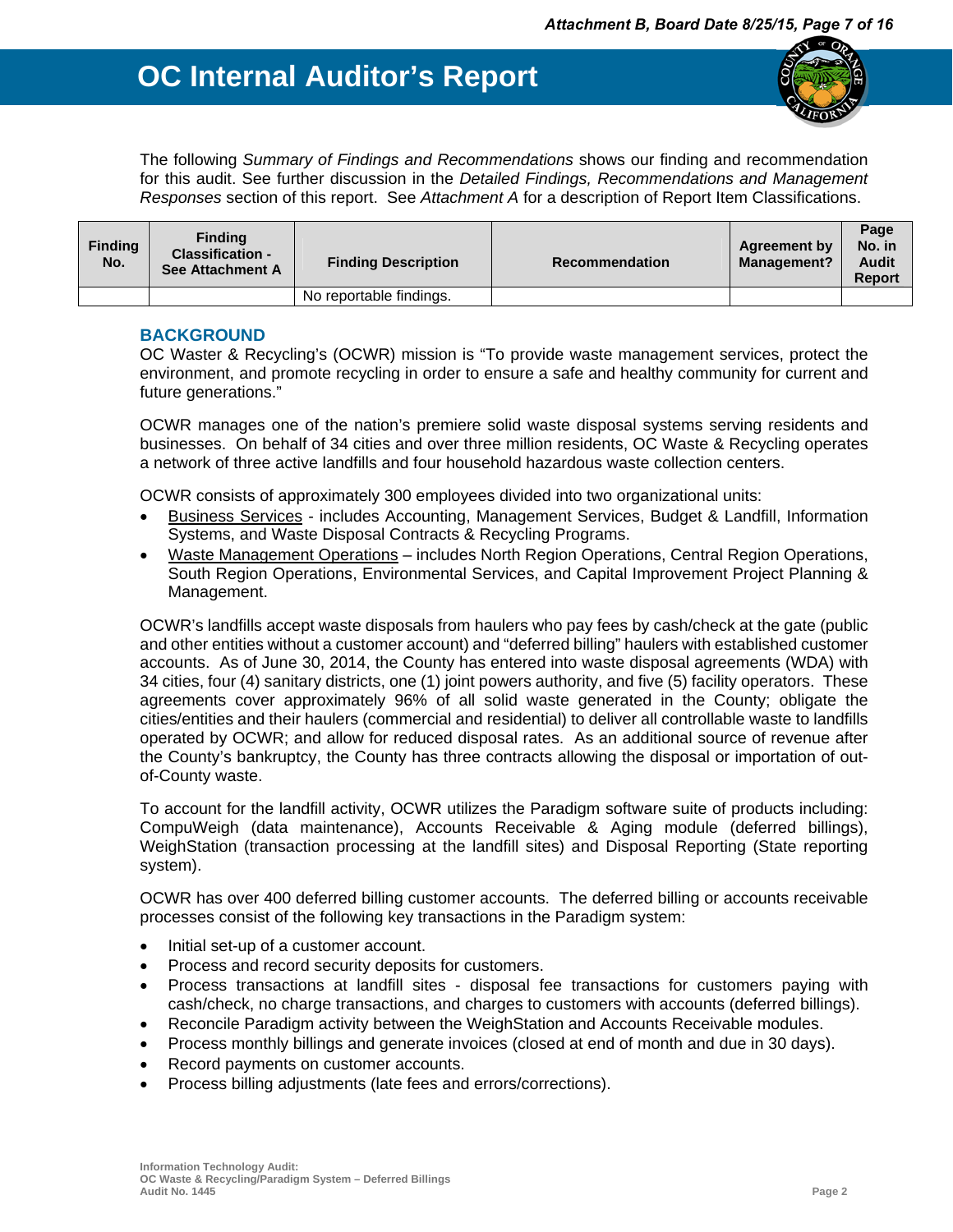

There are also various supervisory reviews/approvals and daily/monthly reconciliations between Paradigm activity (WeighStation and Accounts Receivable) and CAPS+ (County's general ledger) that occur outside of the system (manual process).

The OCWR Information Systems Unit and Accounting Unit report to the Deputy Director of Business Services. The Information Systems Unit consists of four (4) staff providing user support. The Accounting Unit (satellite accounting provided by the Auditor-Controller's Office) consists of thirteen (13) staff, of which four (4) staff are performing the deferred billing accounting.

#### **SCOPE**

Our audit period is as of December 31, 2014.

Our audit consisted of inquiry, review of provided system documentation and written procedures, and limited testing (such as observation or walk-through of processes) to evaluate the adequacy of internal controls for:

- Application security settings for the Paradigm system Accounts Receivable module.
- Deferred billing processes using the Paradigm system Accounts Receivable module and the related manual processes.
- Segregation of duties as defined in the Paradigm system Accounts Receivable module.
- Access controls (password/account management and physical security) for the Paradigm system.
- System configuration management (change control) procedures for the Paradigm system.
- Continuity planning (backup and recovery and environmental controls) for the Paradigm system.

Our audit considered the controls and related recommendations identified in a "*Review of Disposal Billing Procedures for the County of Orange*" prepared by HF&H Consultants, LLC, dated September 28, 2012, for the prior Great Plains Accounts Receivable system used by OCWR and the CompuWeigh and WeighStation modules of the Paradigm system.

#### **Exclusion from Audit Scope**

Our audit did not include the following:

- Review of gate procedures (such as cash receipting and recording of disposal fees owed for customers on account) at the landfill sites.
- Review of other modules of the Paradigm system: CompuWeigh (data maintenance and reporting), WeighStation (transaction processing at the landfill sites), and Disposal Reporting.
- Review of internal controls not related to deferred billing processes or the Paradigm system.
- Review of general computer controls other than the items specified above.
- Review of compliance with local, state or federal regulations.
- Security assessment or penetration audit.

#### **Management's Responsibilities for Internal Controls**

In accordance with the Auditor-Controller's County Accounting Manual section S-2 *Internal Control Systems*, "All County departments/agencies shall maintain effective internal control systems as an integral part of their management practices. This is because management has primary responsibility for establishing and maintaining the internal control system. All levels of management must be involved in assessing and strengthening internal controls ... Control systems shall be continuously evaluated (by Management) and weaknesses, when detected, must be promptly corrected." The criteria for evaluating an entity's internal control structure is the Committee of Sponsoring Organizations (COSO) control framework. Our Internal Control Audit enhances and complements, but does not substitute for OCWR's continuing emphasis on control activities and self-assessment of control risks.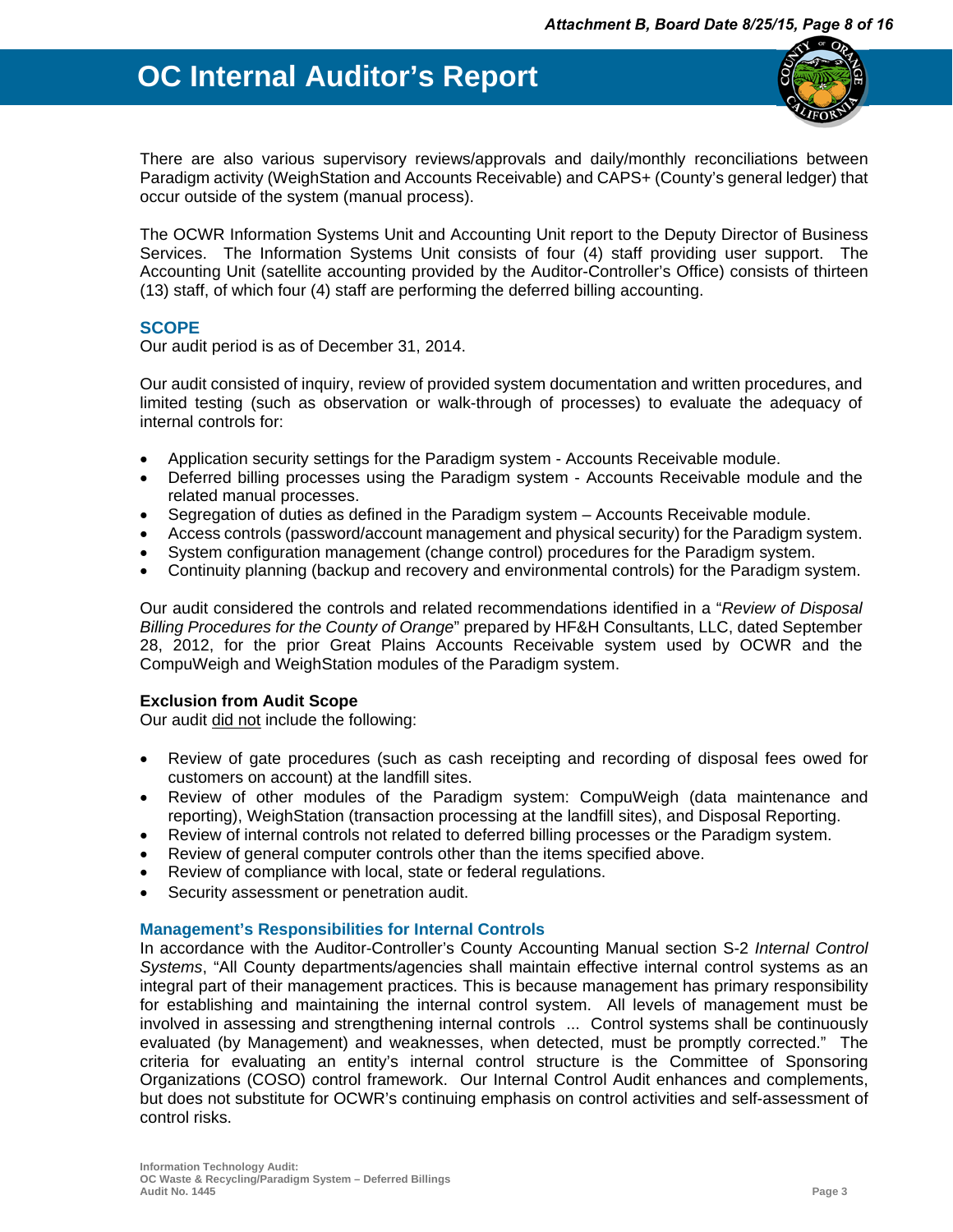

#### **Inherent Limitations in Any System of Internal Control**

Because of inherent limitations in any system of internal controls, errors or irregularities may nevertheless occur and not be detected. Specific examples of limitations include, but are not limited to, resource constraints, unintentional errors, management override, circumvention by collusion, and poor judgment. Also, projection of any evaluation of the system to future periods is subject to the risk that procedures may become inadequate because of changes in conditions or the degree of compliance with the procedures may deteriorate. Accordingly, our audit would not necessarily disclose all weaknesses in OCWR's operating procedures, accounting practices, and compliance with County policy.

#### **Acknowledgment**

We appreciate the courtesy extended to us by the personnel at OC Waste & Recycling during our audit. If you have any questions regarding our audit, please contact me directly at (714) 834-5475, or Autumn McKinney, Senior Audit Manager at (714) 834-5430.

#### **Attachments**

Distribution Pursuant to Audit Oversight Committee Procedure No. 1:

Members, Board of Supervisors Members, Audit Oversight Committee Frank Kim, County Executive Officer Mark Denny, Chief Operating Officer An Tran, Deputy Director, Business Services Division, OCWR Alan Yuki, Section Manager, Budget Services, OCWR Vivian Canton, Section Manager, Accounting Services, OCWR Lorraine Okazaki, Unit Supervisor, Accounts Receivable, OCWR Derrick Ballard, Section Manager, Information Systems, OCWR Tonya Riley, Chief Deputy, Satellite Accounting Operations, A-C Foreperson, Grand Jury Robin Stieler, Interim Clerk of the Board of Supervisors Macias Gini & O'Connell LLP, County External Auditor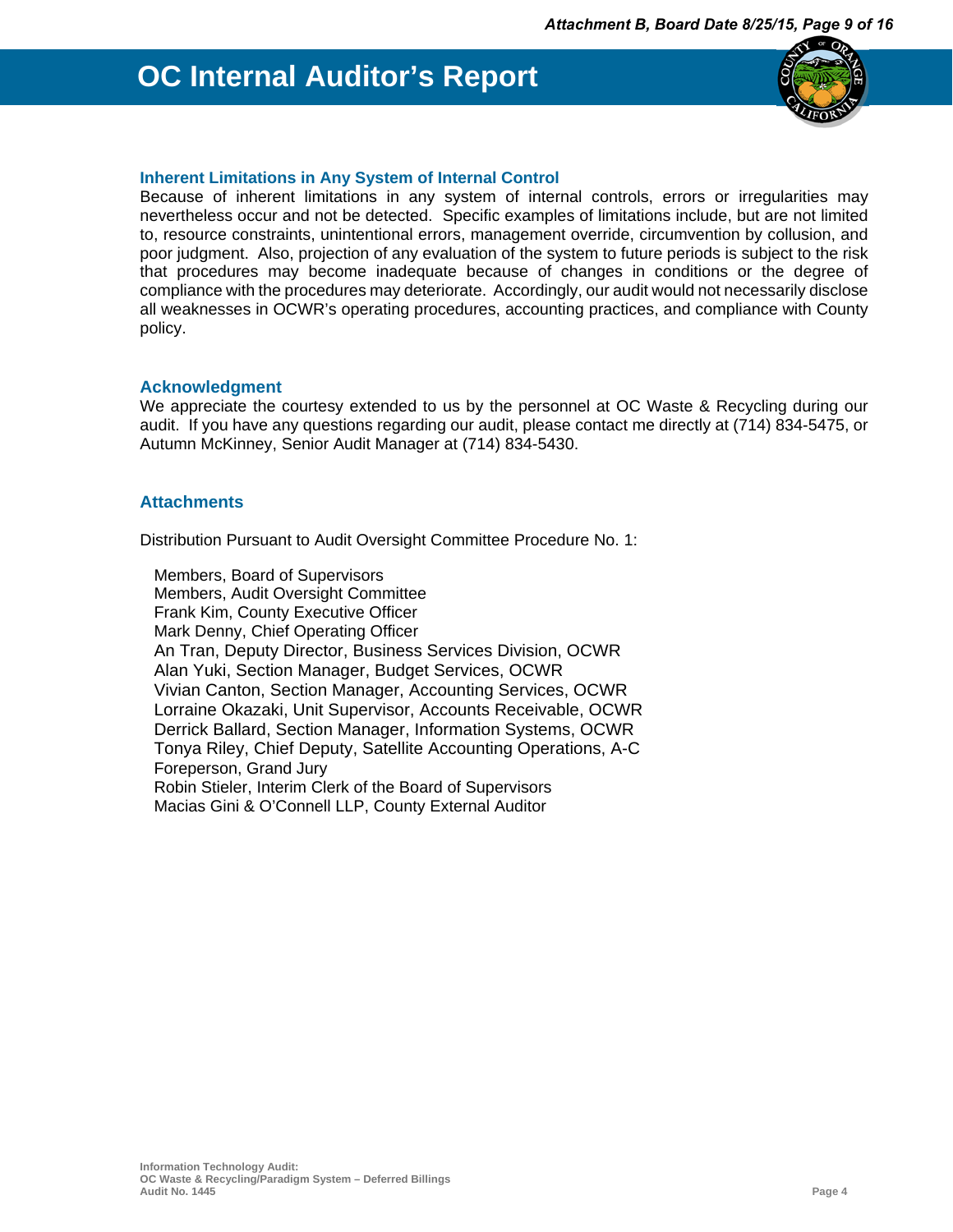**Objective #1**:Evaluate the adequacy of internal controls for the deferred billing processes using the Paradigm system (Accounts Receivable & Aging module) and related manual procedures to ensure that transactions are valid, supported, authorized, and timely.

#### **AUDIT STEPS AND RESULTS**

To accomplish this objective, we performed the following work:

- Inquiry and meetings with the OCWR Accounting Unit/Accounts Receivable staff.
- Review of provided system documentation including: CompuWeigh System Administrator Manual and user guides for the CompuWeigh module (data maintenance and reporting); the Accounts Receivable & Aging module; and the WeighStation module (landfill transaction processing).
- Review of documented policies and procedures including: setting up new deferred accounts in Paradigm; deferred account security deposits; posting or bringing over landfill charges from WeighStation into the Accounts Receivable module for the monthly deferred billing statements; adjustments to deferred billing transactions; and procedures for charge tickets/reports, letters of authorization, and end of month balancing.
- Observation (walk-through) of procedures performed for establishing and maintaining the deferred billing accounts; reconciling and adjusting the deferred billing activity; and receipting, depositing, and recording of customer payments for the deferred billing accounts.

IAD identified the following key controls relating to the deferred billing transactions:

 $\triangleright$  Strengths - Deferred Billing Customer Account Set-Up And Maintenance:

Haulers Authorized for WDA reduced pricing:

- The OCWR Waste Disposal Contracts & Recycling Unit maintains an Excel list of haulers authorized by cities and eligible for WDA (waste disposal agreement) pricing.
- Annually, cities submit information regarding their authorized haulers eligible for waste disposal agreement (WDA) pricing and the authorized hauler list is updated. City provided information is retained for future reference.
- The Excel list of haulers eligible for WDA pricing is change access restricted by password.
- Updates to the Excel list of haulers are reviewed and approved by a person other than the preparer. All changes are supported, documented, and reviewed by a supervisor or manager (manual process).
- OCWR has established a formal procedure for communicating approved changes to the authorized haulers to the Accounting Unit staff.

Data Accuracy of Customer Account Profiles (which drive system calculated fee amounts):

- The Accounting Unit (Billing Clerk) establishes the deferred billing customer accounts (including the WDA pricing haulers) in the Accounts Receivable module. Accounting staff do not have fee station/attendant duties (a segregation of duties)
- Automated system controls prevent certain data entry errors (i.e., re-use of a customer account number that is already in use).
- Review of New Accounts: Supervisory or peer review is performed of key data fields in the Accounts Receivable module for new customer accounts to ensure accuracy and completeness. In addition, a checklist is used in guiding and documenting the review. This review is outside of the system (manual).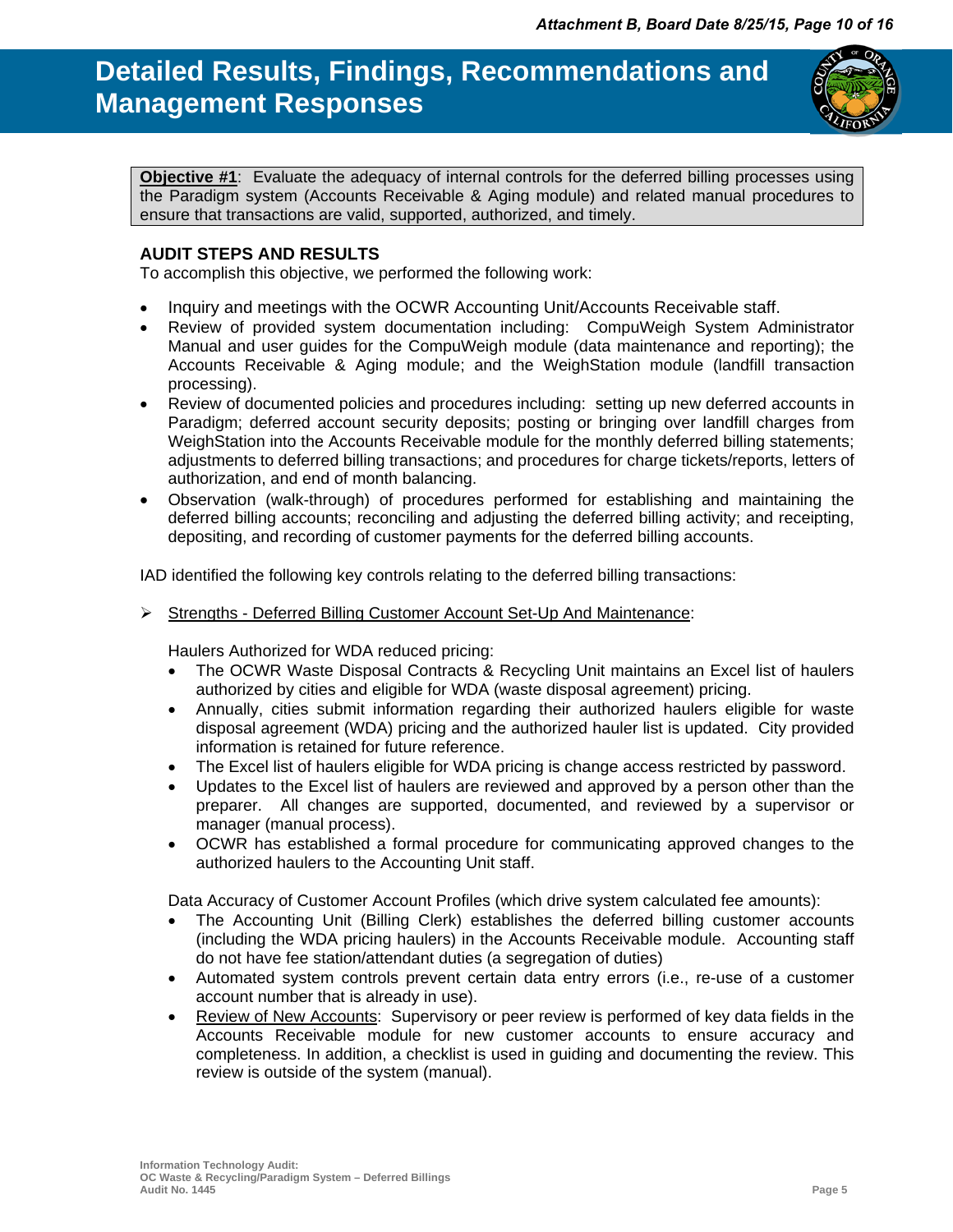

• Review of Changes to Existing Accounts: Written procedures have been established for making changes to existing customer accounts in the Accounts Receivable module, including a required manual supervisory review of changes to certain key customer profile fields. A system report accumulates all changes made to key account fields. The report is reviewed by a supervisor or manager monthly for reasonableness. The review includes all accounts closed during the month to ensure that the billing cycle picks up all monthly activity.

#### $\triangleright$  Accuracy of Disposal Transactions at the Landfills:

Disposal activity (such as cash receipting for cash/check customers and recording of disposal fees for deferred billing customers) is performed at the landfill sites using the WeighStation module. Monthly, the Accounting Unit runs a batch job to post the deferred billing customer charges from WeighStation into the Accounts Receivable module. The activity at the landfills was outside of the scope of our audit. However, during our audit we discussed the below WeighStation controls with the Accounting staff. We are providing the below controls for informational purposes only and we did not test or audit these controls:

- WeighStation scales are calibrated and certified quarterly for an accurate tonnage read.
- WeighStation issues a "soft" warning if the Fee Station Attendant (FSA) manually enters a decal number for the trailer or box associated with a different account.
- Use of "decal cards" and transponders results in the system charging the appropriate account automatically, without human error.
- WeighStation will prevent the FSA from processing a load from a jurisdiction where the hauler is not authorized to receive the WDA reduced rate.
- WeighStation issues a warning to the FSA in the event of a suspected mismatch, but does not stop the FSA from moving on past the warning to process the transaction. The system requires the FSA to reenter the decal from the trailer or box to minimize data entry errors.
- A system report identifying expired decals is reviewed periodically; customer follow-up initiates an updated decal.

#### $\triangleright$  Strengths – Daily and Monthly Reconciliations:

Because of the small size of the Accounting Unit staff who work on the deferred billings (4 staff plus the Manager as a back-up), there are limits on how much the users roles can be properly segregated for the deferred billing processes within the Accounts Receivable module. There is also no system required supervisory approvals of deferred billing transactions. Therefore, the below supervisory reviews (outside of the system) and reconciliations are even more important.

- Daily: The Paradigm system generates daily activity totals (total tonnage, total revenue, total count of transactions) which are used to reconcile between CompuWeigh and Accounts Receivable activity. In addition, the Accounting Unit staff performs a manual review or reconciliation of the daily balancing using excel spreadsheets.
- Daily: Accounting Unit staff reviews the CompuWeigh "Charge Detail" report of the landfill transactions to identify tonnage inconsistencies.
- Daily: Accounting Unit staff reconcile every Letter of Authorization (for haulers on account) with the corresponding gate ticket (of the transaction) to ensure the appropriate account was charged.
- Monthly: Accounting Unit staff performs a reconciliation of deferred billing activity between CompuWeigh and Accounts Receivable, and the CAPS+ system (general ledger).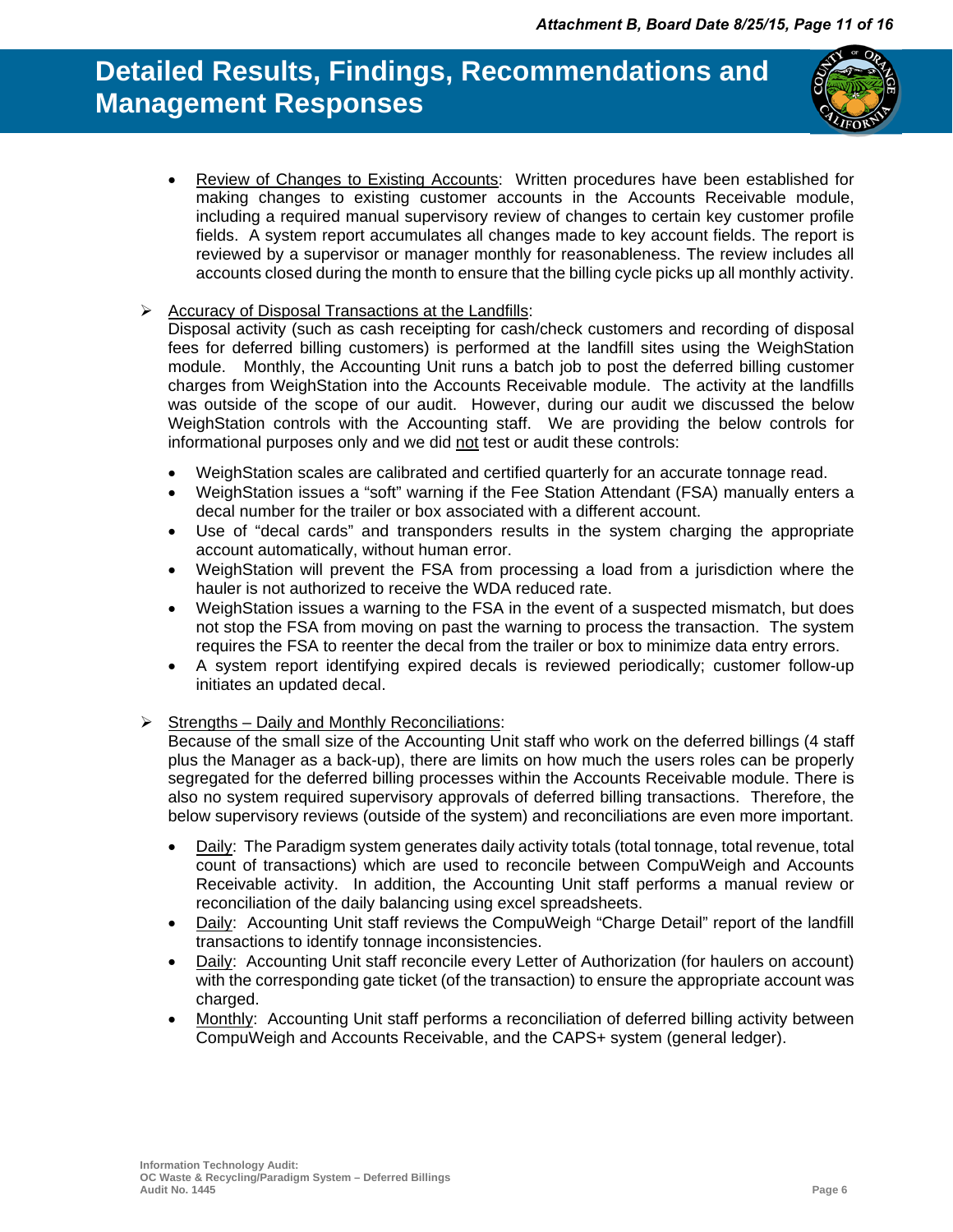

- Strengths Deferred Landfill Payments Deposit Procedure:
	- The Senior Accounting Assistant (who does not record payments) totals the checks received, endorses the check, and initials the tape.
	- The Accounting Specialist (Deposit Clerk) verifies the tape total and enters the payment information into the Accounts Receivable module. The Accounting Specialist prepares the cash receipt transaction in the CAPS+ system (general ledger).
	- The Accounting Supervisor receives all supporting documentation, verifies deposits are complete and accurate, and approves the CAPS+ cash receipt transaction.
- $\triangleright$  Strengths Controls to Minimize Risk of Bad Debt:
	- OCWR requires all deferred billing customers to provide a security deposit (two months) for their account.
	- The Accounts Receivable module issues a warning when the account outstanding balances exceed 70, 80, and 90% of the security deposit amount.
	- The Accounting Unit staff maintains and distributes a list of customers that must pay using cash only because of returned checks.

See also strengths for adjustments to deferred billing transactions below under Objective No. 2.

#### **CONCLUSION**

Our audit found that OCWR has adequate internal controls for the deferred billing processes to ensure that transactions are valid, supported, authorized, and timely. No reportable findings or recommendations were identified.

**Objective #2:** Evaluate the adequacy of internal controls over adjustments to the deferred billing transactions to ensure that transactions are valid, supported, and authorized.

### **AUDIT STEPS AND RESULTS**

To accomplish this objective, we performed the following work:

- Inquiry and meetings with the OCWR Accounting Unit/Accounts Receivable staff.
- Review of provided system documentation including: CompuWeigh System Administrator Manual, CompuWeigh System (data maintenance and reporting), Accounts Receivable & Aging Module (invoicing), and WeighStation Program (transaction processing).
- Review of documented policies and procedures including: Landfill Adjustments Procedure.
- Observation (walk-through) of the procedures performed for adjustments made to the deferred billings. Four adjustments were reviewed.

IAD identified the following key controls for adjustments to the deferred billing transactions:

- $\triangleright$  Strengths Adjustments to Deferred Billings:
	- Adjustments identified by Accounting Unit staff in the course of the daily or monthly reviews and reconciliations are fully supported, reviewed, and approved by a supervisor (outside of the system) prior to posting.
	- Adjustments are reconciled monthly between an Excel spreadsheet (all adjustments are logged onto the spreadsheet) and CompuWeigh and Accounts Receivable reports.
	- Hauler-initiated adjustments are investigated by the Accounting Unit staff and any resulting changes to the billing are fully supported with back-up documentation, and are reviewed and approved by a supervisor (outside of the system) prior to posting.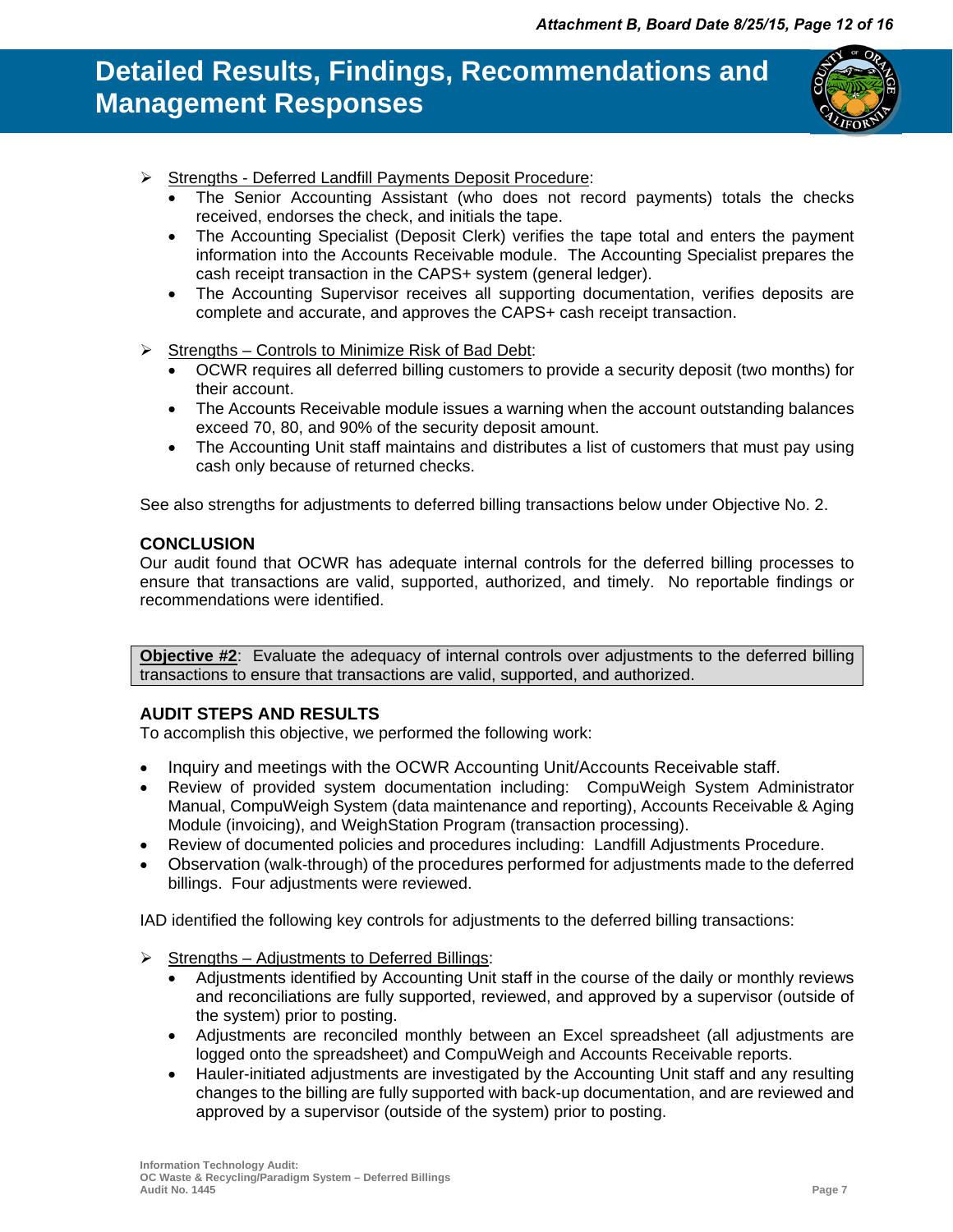

#### **CONCLUSION**

Our audit found that OCWR has adequate internal controls for adjustments to the deferred billing transactions to ensure that the adjustments are valid, supported, and authorized. No reportable findings or recommendations were identified.

**Objective #3:** Evaluate application controls specific to the deferred revenue process and certain computer general controls for the Paradigm system in the areas of access controls (password and account management and physical security), configuration management (change control), segregation of duties (as defined within Paradigm – Accounts Receivable & Aging module), and continuity planning (backup and recovery and environmental controls) to ensure that logical access to computing resources are authorized, errors are not introduced into programs when they are developed or subsequently modified, and service interruptions are mitigated.

#### **AUDIT STEPS AND RESULTS**

To accomplish this objective, we performed the following work:

- Inquiry and meetings with the OCWR Information Technology Unit staff.
- Review of provided system documentation including: CompuWeigh System Administrator Manual, CompuWeigh System, Accounts Receivable & Aging Module, and WeighStation Program.
- Review of policies and procedures including: User Provisioning/Deprovisioning, Accounting System Change Management Process, Change Management Plan, and SQL Maintenance Backup Procedures.
- Review of application and active directory system security settings.
- Performed a walk-through of the computing facility at 300 N. Flower Street, Santa Ana, CA (houses OCWR's computing resources including domain controllers, print servers, and intranet/internet facing applications) to observe controls to protect computing resources from environmental hazards and unauthorized personnel.

Strengths - Logical Security Controls:

- OCWR has written procedures for granting and removing user's access to OCWR's Paradigm system and include the following:
	- Only department management has the authority to add or modify access rights.
	- Authorization is documented using an online form and communicated via email.
	- Online forms are maintained within an intranet application.
- $\triangleright$  Paradigm application system security settings include:
	- System forces system password changes.
	- Limits number of times a password may be reused.
- $\triangleright$  Paradigm application users are authenticated by OCWR's Active Directory (for network access) prior to accessing the application. Active Directory security settings include:
	- Minimum password length.
	- System forced system password changes.
	- Limits number of times password may be reused.
	- Limits number of incorrect logon attempts before the account is locked.
	- Sets length of lock out period.
	- Sets length of time incorrect logon count is retained.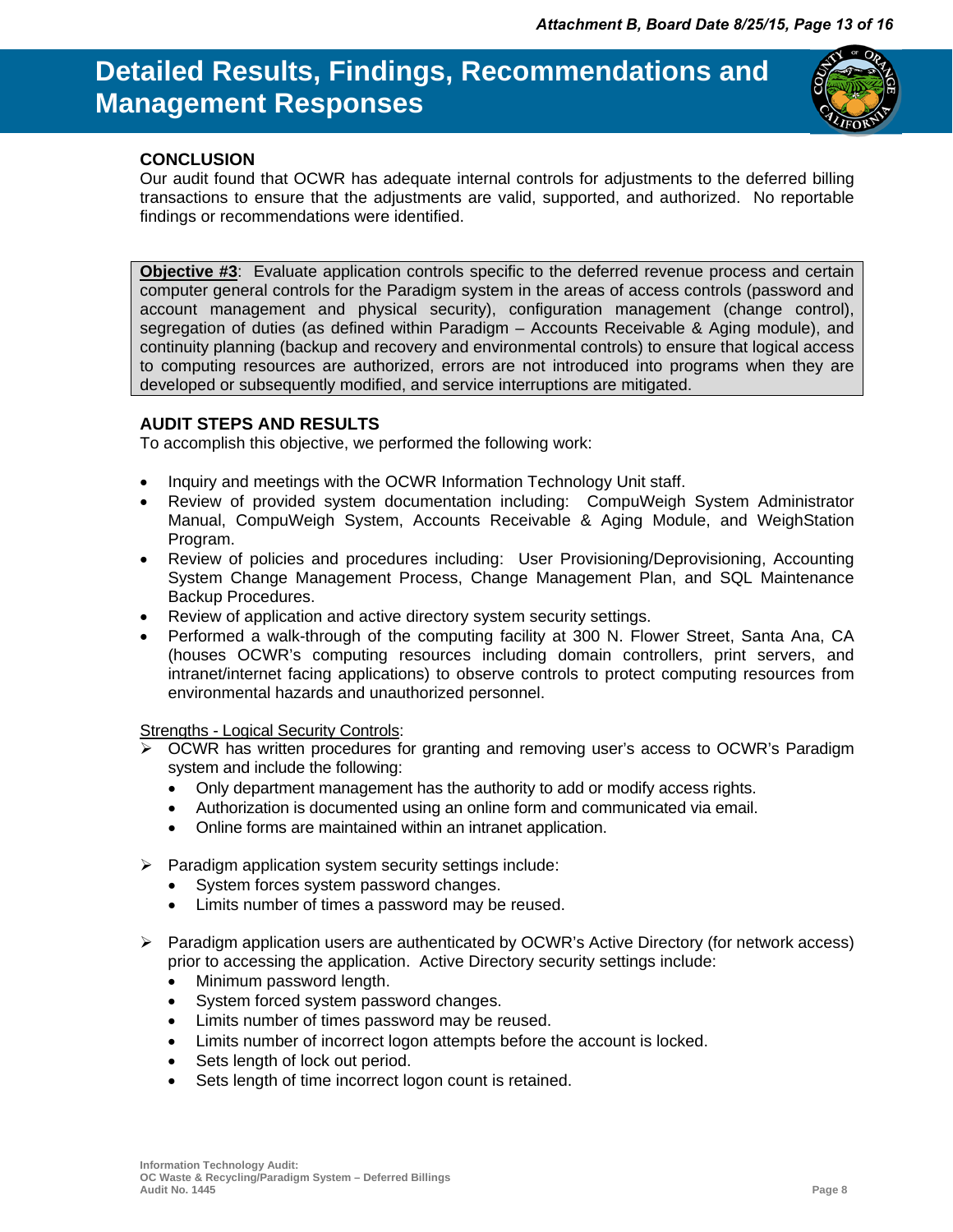

### Strengths - Application Change Management Controls:

- Written policies and procedures for implementing modifications to Paradigm application include:
	- User management notifies IT of requests in writing using Service Desk System.
	- IT logs request.
	- Change Control Board (consisting of users and IT staff) meet to approve change request.
	- Users are involved in the development of specifications and approve specifications.
	- Project priorities are established by Change Control Board.
	- All programming projects are entered into the vendor's change request system.
	- The application vendor is responsible for all programming of application changes.
	- OCWR tests vendor modifications in a "test environment" which is separate from the production environment.
	- Users are required to review and approve the changes initiated by them.
	- OCWR IT staff install application modifications in production after user testing/approval.
	- If production data is used during the testing process, it is adequately secured in a separate environment via network security configuration.
- $\triangleright$  Emergency change management procedures are the same as described above with the exception of an expedited review and approval process.
- $\triangleright$  There is a maintenance support agreement with the vendor and includes:
	- Vendor support is clearly defined during the requisition/purchasing process.
	- Vendor provides product fixes and enhancements in a timely manner.
	- A full range of training is available for the software packages.
	- Procedures for requesting software enhancements are clear and straight forward.
	- Installation documentation is provided by the vendor.
	- Software manuals explain product features and functions.
	- User procedural documentation is supplied.
	- System operations documentation is provided.
	- Documentation provided by the vendor is easy to read and easy to use.
	- Documentation for fixes is provided by the vendor.

Strengths - Business Continuity Planning (BCP) Controls

- OCWR participates in the CEO/IT contingency planning project and we noted by reviewing the Recover OC website (specifically, the BC/DR plan status tracking report) that OCWR had delivered 100% of the required documents for the BCP Refresh Phase I.
- $\triangleright$  Backup and recovery procedures include:
	- Full backups are performed daily with full database backups weekly.
	- Backup tapes are periodically write tested to ensure that they can be utilized if required.
	- The backup scheme allows the system to be restored to within 24 hours of the incident.
	- On-site backup tapes are stored in the computer room.
	- OCWR has contracted for off-site backup tapes storage.
	- Backup tapes are rotated between on-site (one week Monday through Thursday) and offsite (picked up Tuesday) storage facilities.
	- Backup and recovery procedures are documented.
	- The various parts of the recovery process have been tested.
- $\triangleright$  Loss of OCWR computing resources may be replaced via existing purchasing processes since the equipment is readily available, and the system can be restored using the backup tapes described above.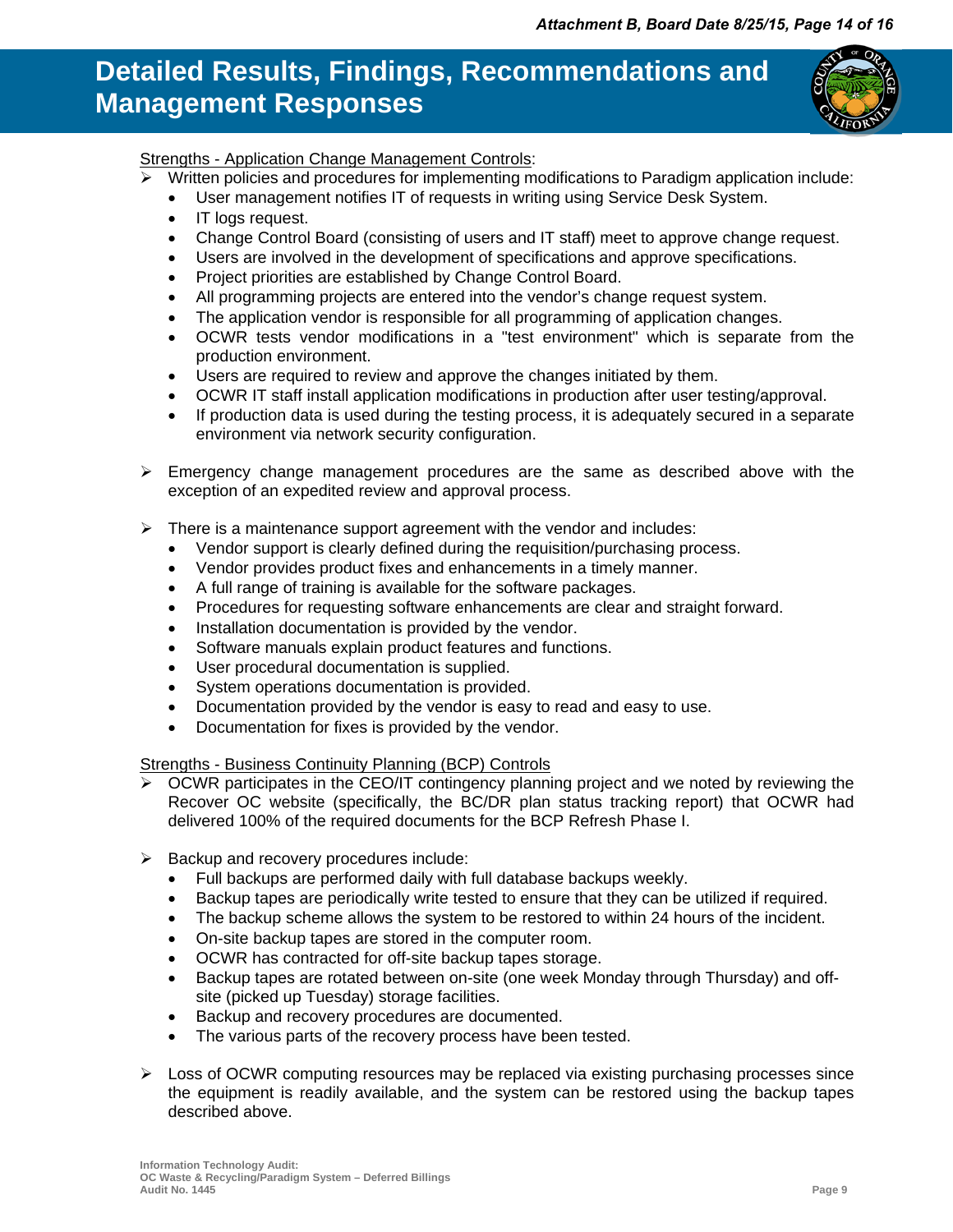

### Strengths - Physical Security and Environmental Controls

- The computer room housing OCWR computing resources is restricted to OCWR IT staff and includes:
	- Building is restricted to OCWR and OC Public Works employees. Visitors may access the building via the main entrance controlled by receptionist and elevators which use card readers at the ground floor. In addition, visitors need to check-in with the floor receptionist to gain access to the computer room.
	- Computer room is restricted to IT staff via card readers. The computer room is separate from the employee work areas.
	- Computer room has a separate AC system.
	- Computer room has emergency power shut off.
	- Smoke/Carbon Dioxide/Temperature detection devices are installed to provide early warning.
	- Automated fire extinguishing system (halon) is installed as well as water sprinklers.
	- Data center sensors are tied to a building panel monitored by the central facility.
	- One camera is installed in the computer room.
	- Hand held fire extinguishers located in the hallway.
	- Computers are secured in rack mounts that are secured to the floor.
	- Uninterrupted power supply (UPS) units are installed for all significant system components.
	- Emergency lighting has been installed.
	- Protection systems are maintained regularly by the applicable vendors.
	- Sensors (heat, power, smoke) alert OCWR staff of potential problems.

### **CONCLUSION**

Our audit found that OCWR has adequate application controls specific to the deferred billing processes and certain computer general controls for the Paradigm system to ensure that logical access to computing resources are authorized, errors are not introduced into programs when they are developed or subsequently modified, and service interruptions are mitigated. No reportable findings or recommendations were identified.